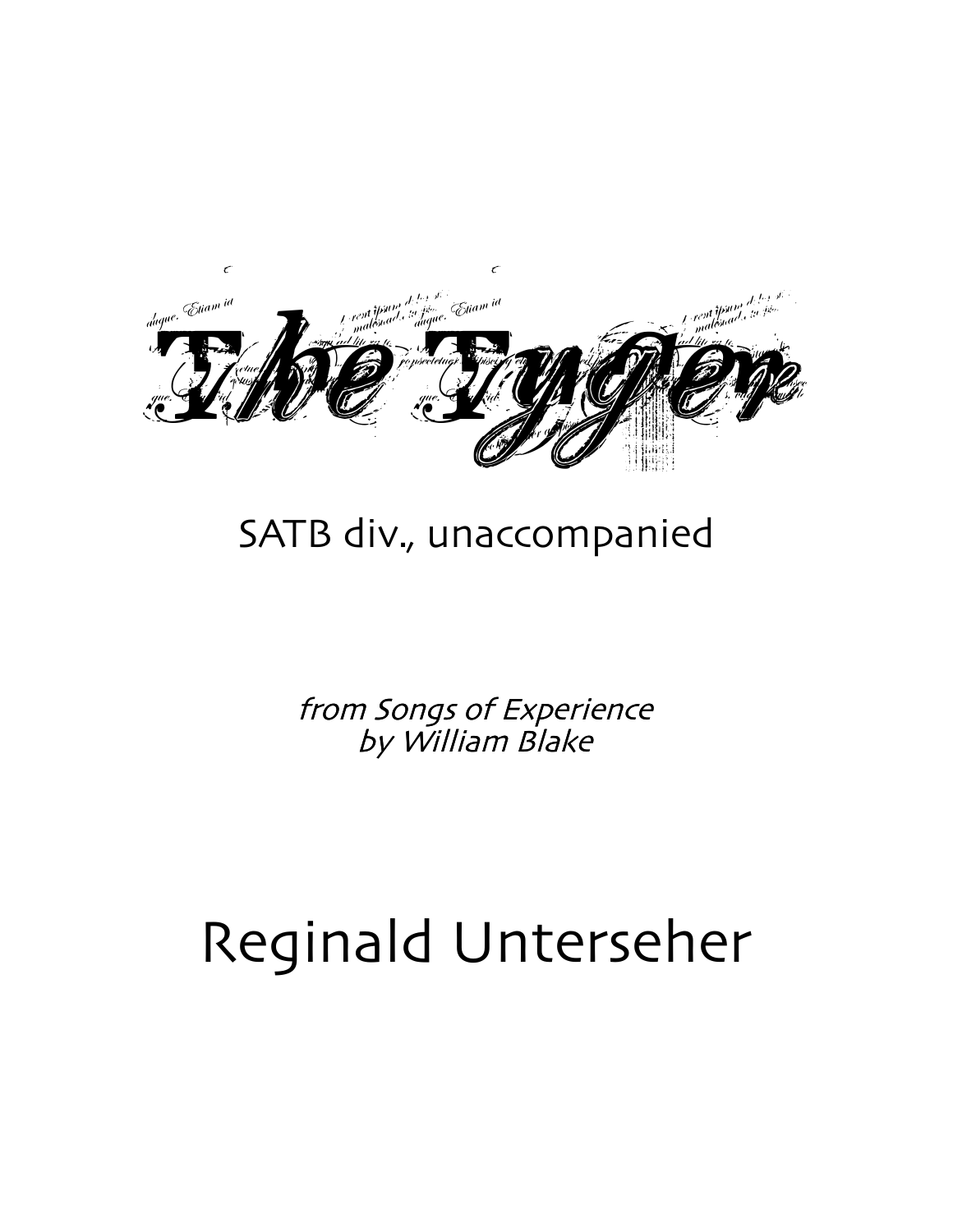## **THE TYGER**

*(from Songs Of Experience)*

## *by William Blake*

Tyger! Tyger! burning bright If year. 19 get. butting origin.<br>In the forests of the night,<br>What immortal hand or ave. What immortal hand or eye what immortal hand of cycle of the material symmetry? In what distant deeps or skies In what distant deeps of skies<br>Burnt the fire of thine eves? On what wings dare he aspire? What the hand dare seize the fire? And what shoulder, & what art.<br>Could twist the sinews of thy heart. Could twist the sinews of thy heart? And when thy heart began to beat,<br>What drood hand? *8* what drood foot? What dread hand? & what dread feet? What the hammer? what the chain? In what the hammer! What the enamer.<br>In what furnace was thy brain? In what furnace was try brain:<br>What the anvil? what dread grasp what the anyment what dread grasp.<br>Dare its deadly terrors clasp? Bare its deathy terrors etasp:<br>When the stars threw down their spears,<br>And vectored begun with their tears And watered heaven with their tears, Did he smile his work to see? Did he who made the Lamb make thee? Tyger! Tyger! burning bright If year. 19 get. butting origin.<br>In the forests of the night,<br>What immortal hand or ave. What immortal hand or eye what immortal hand of eye<br>Dare frame thy fearful symmetry?

1794

www.reginaldunterseher.com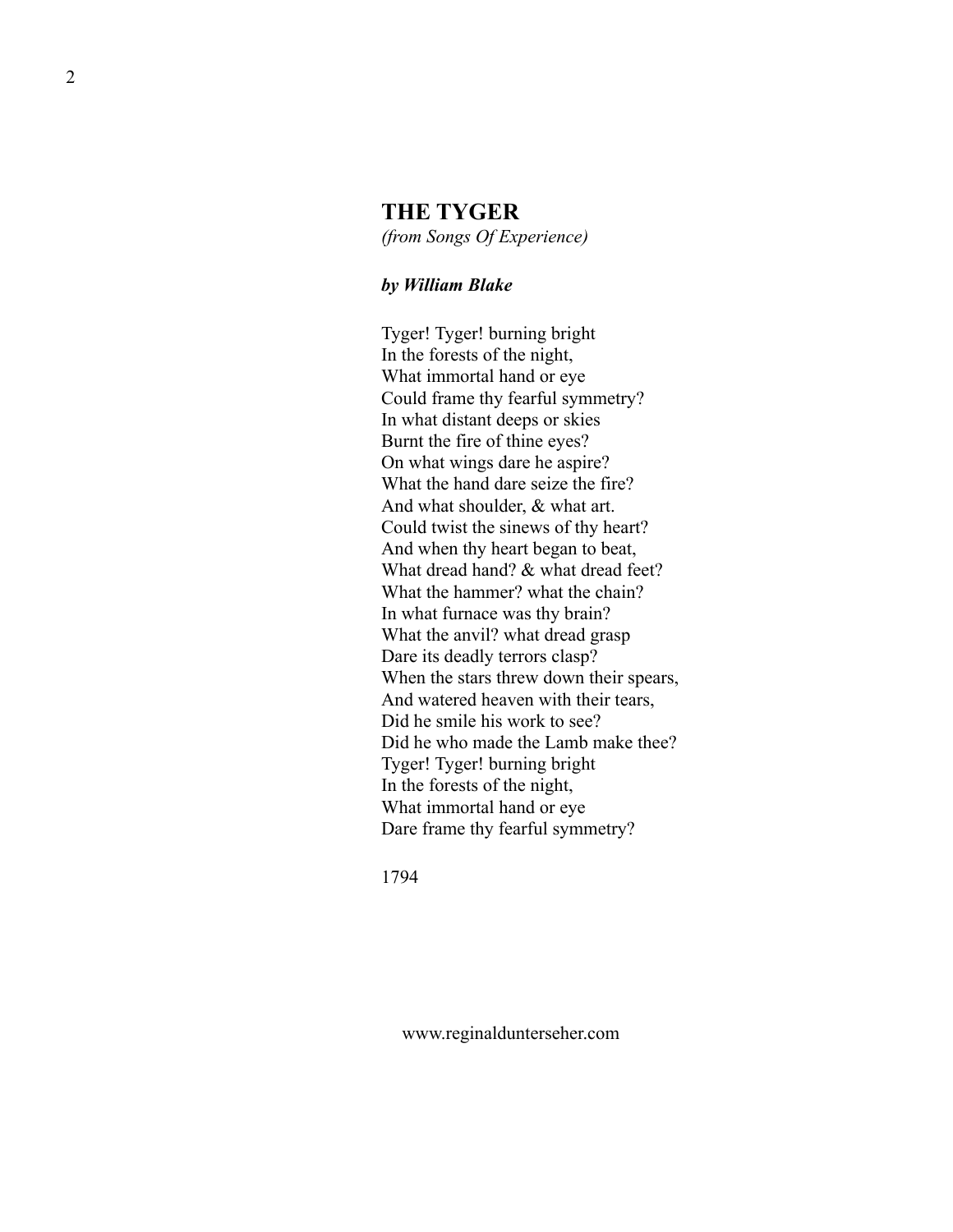

*Copyright © 2006, 2010 Reginald Unterseher www.reginaldunterseher.com*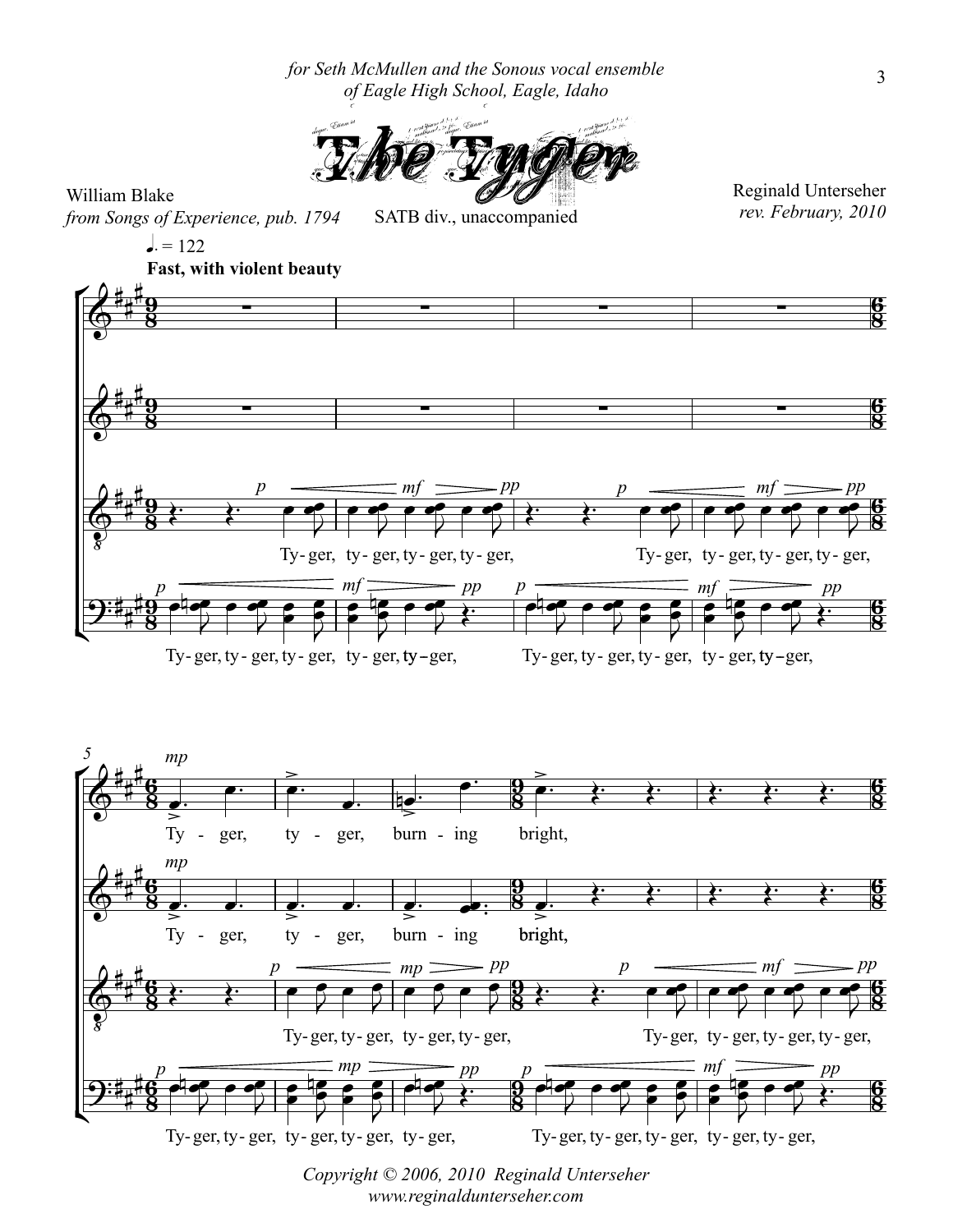

removed for security<br>thanks for understanding<br>www.reginaldunterseher.com



 $\overline{4}$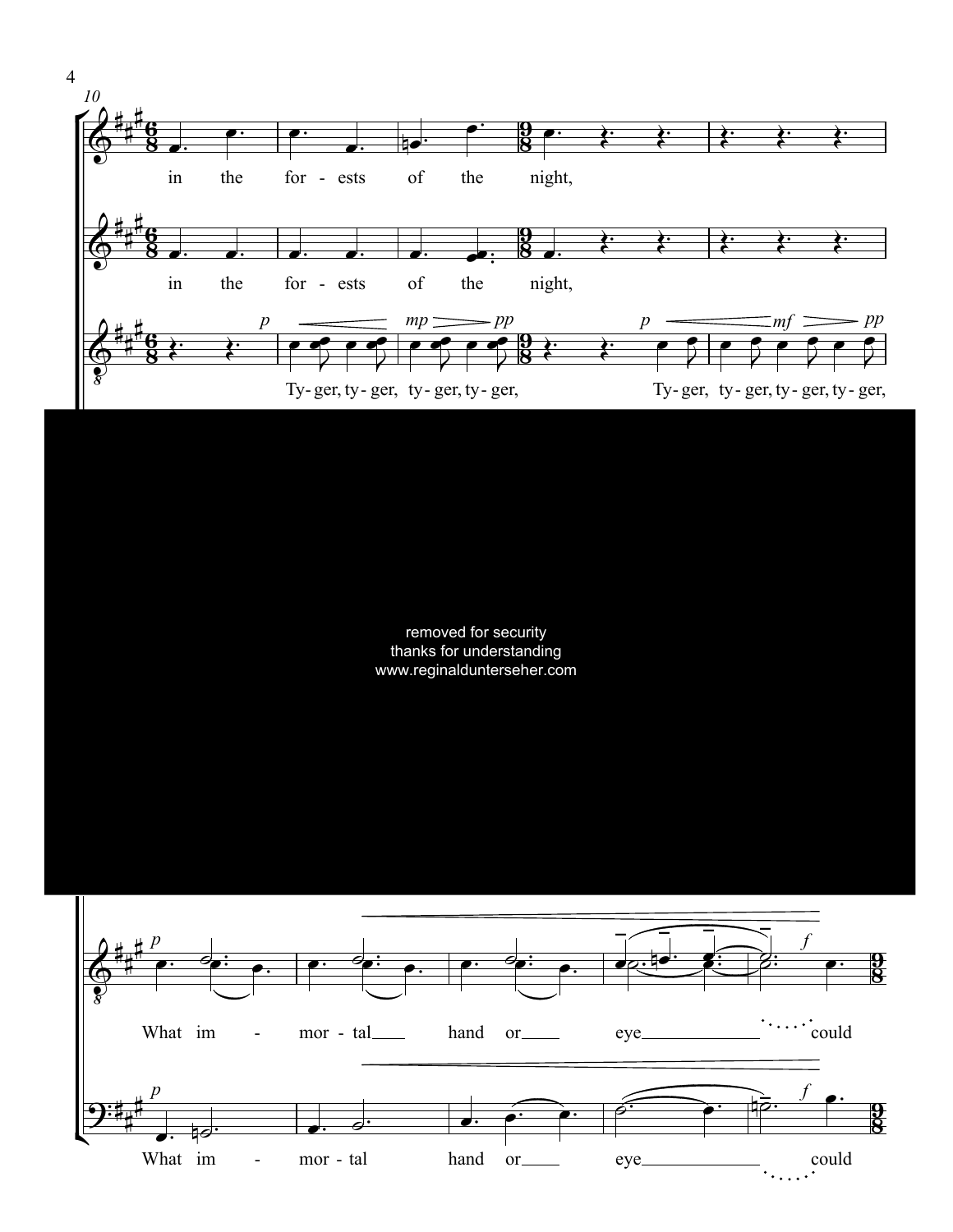

framethy fear-ful sym-me- try?

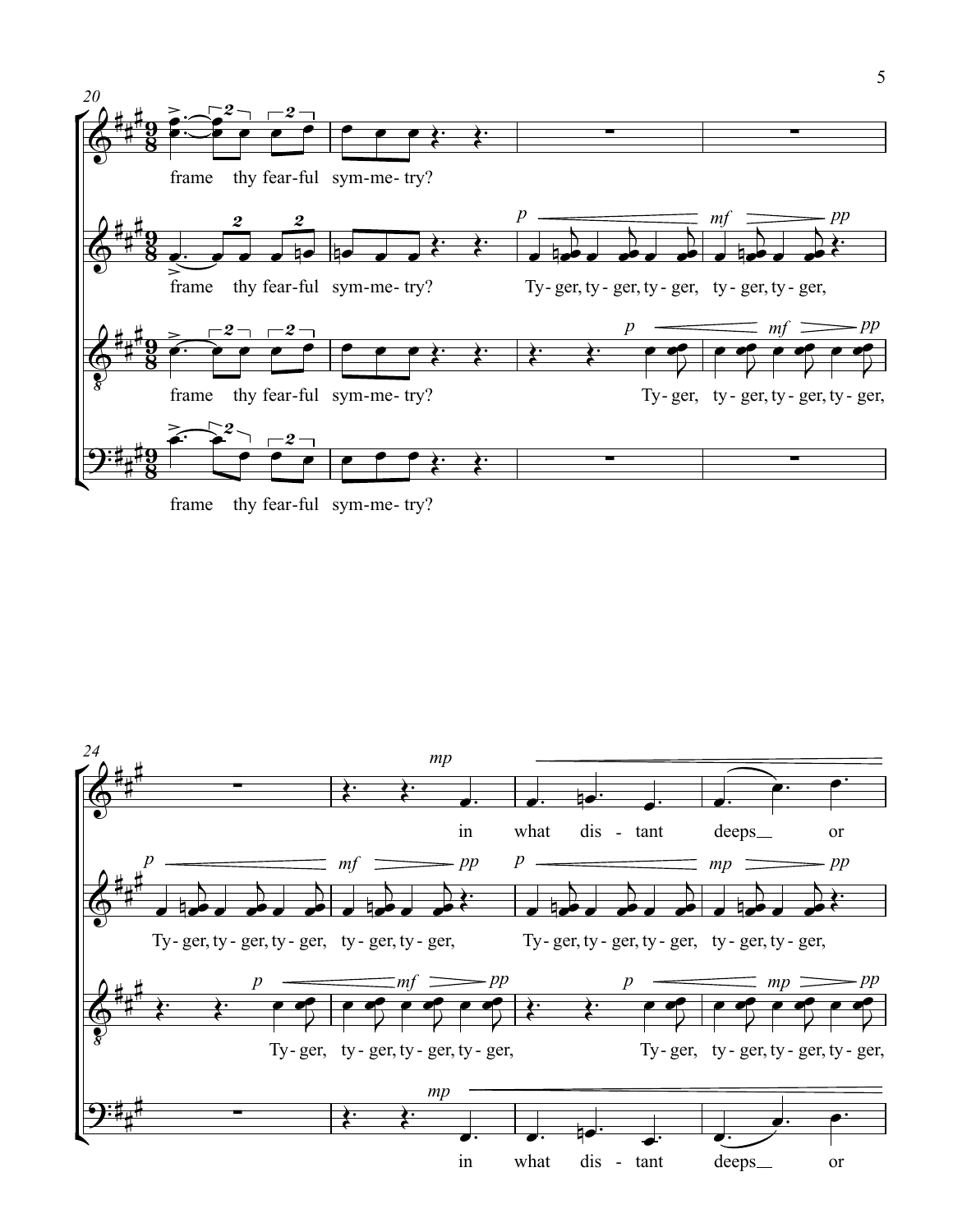

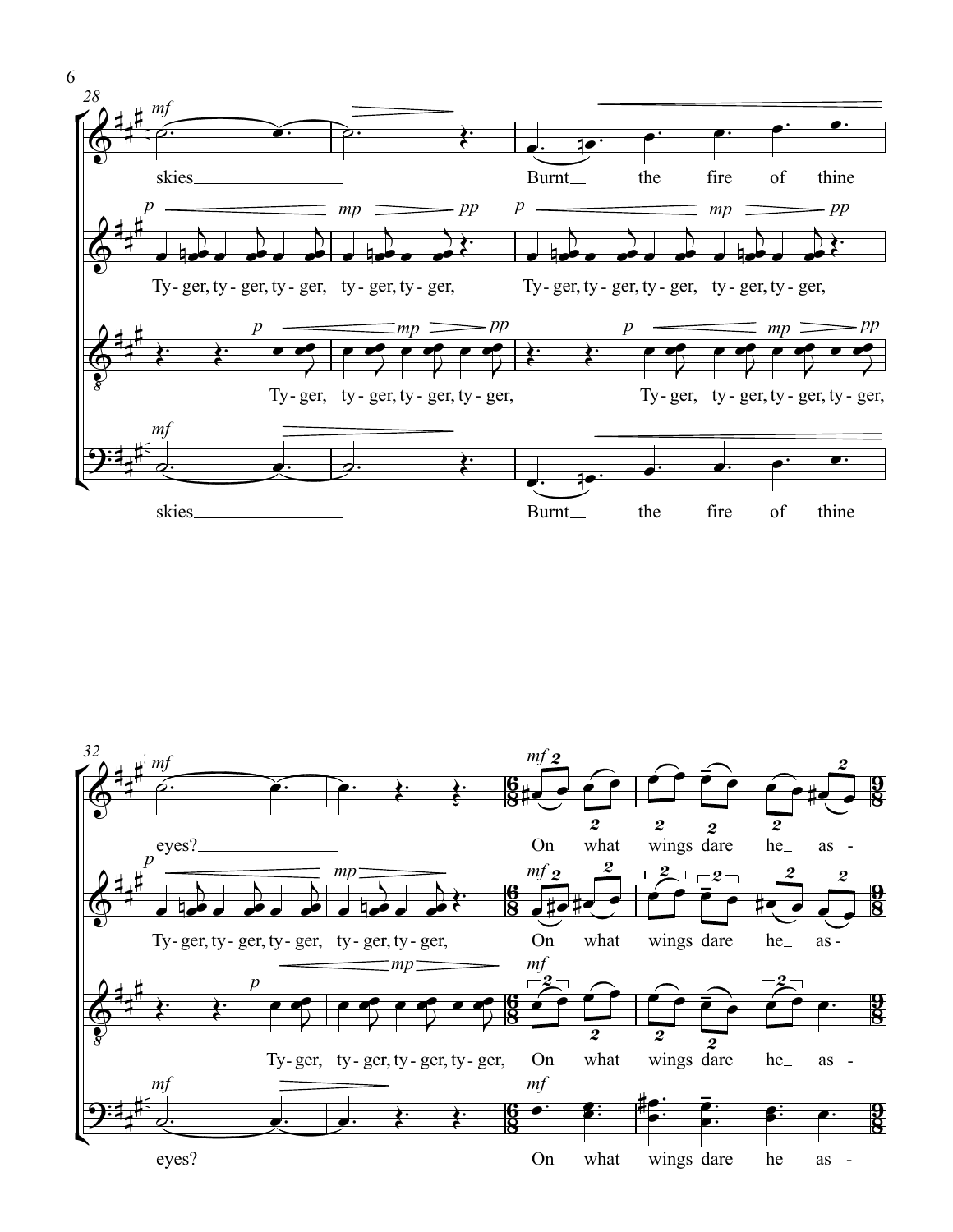

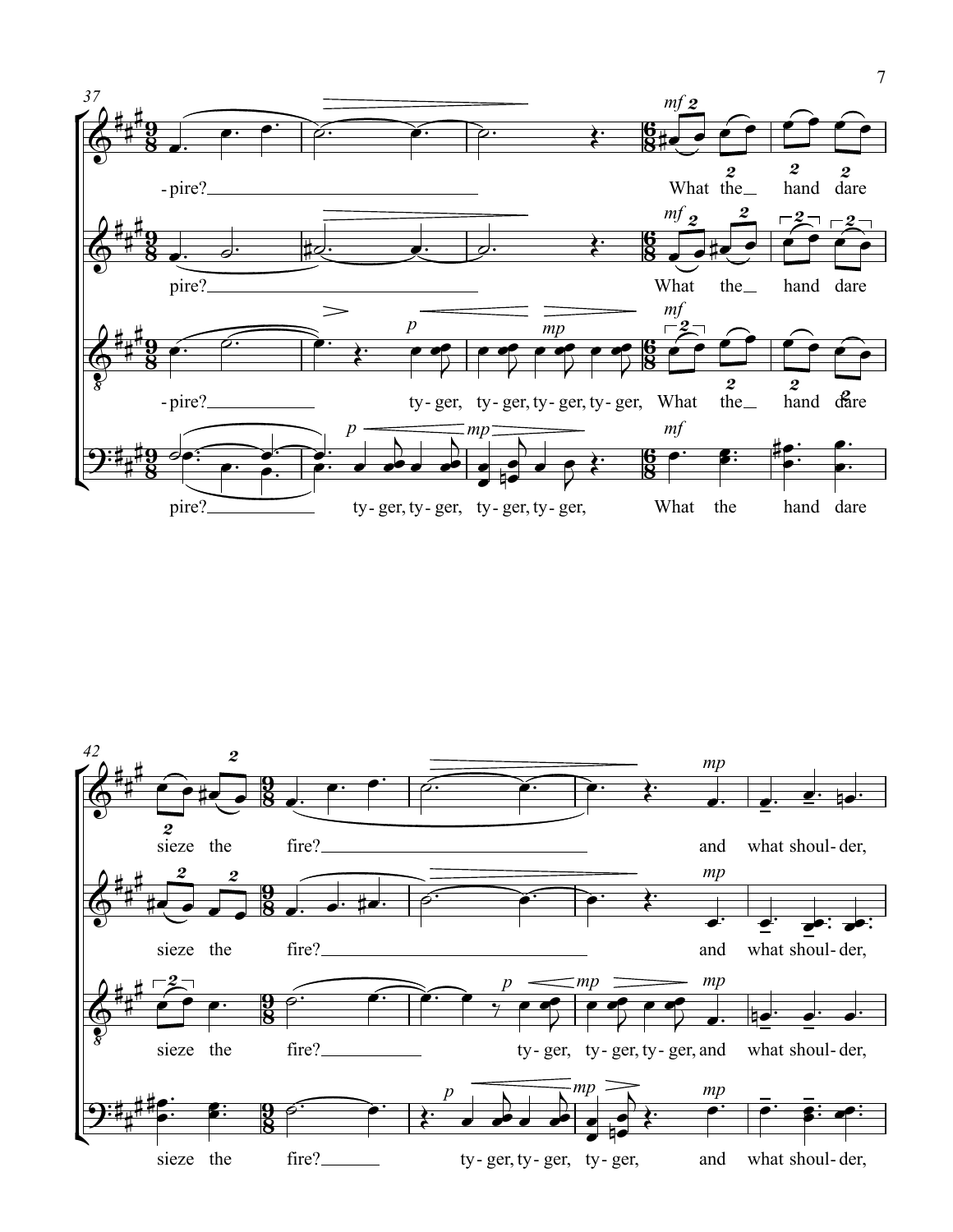

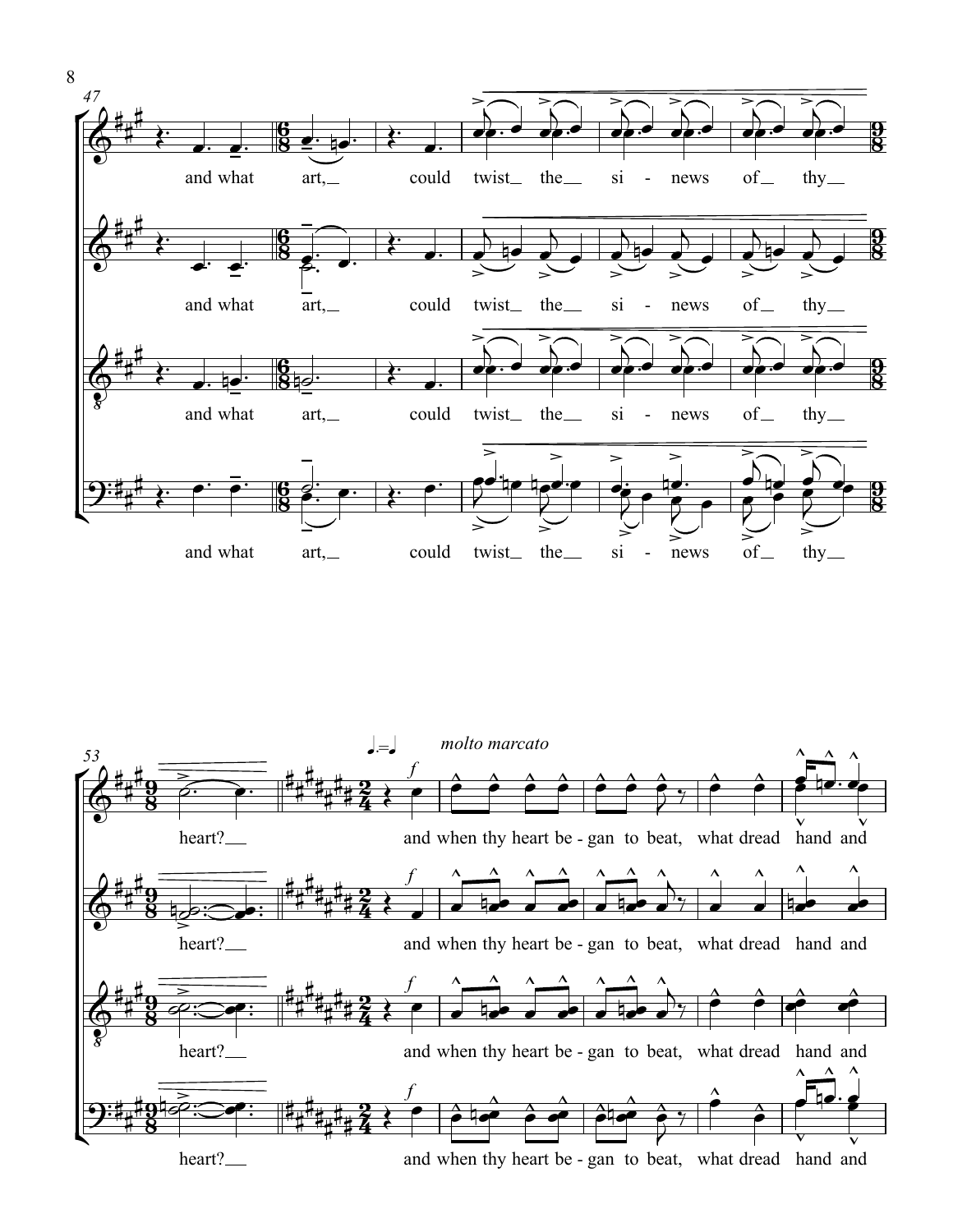

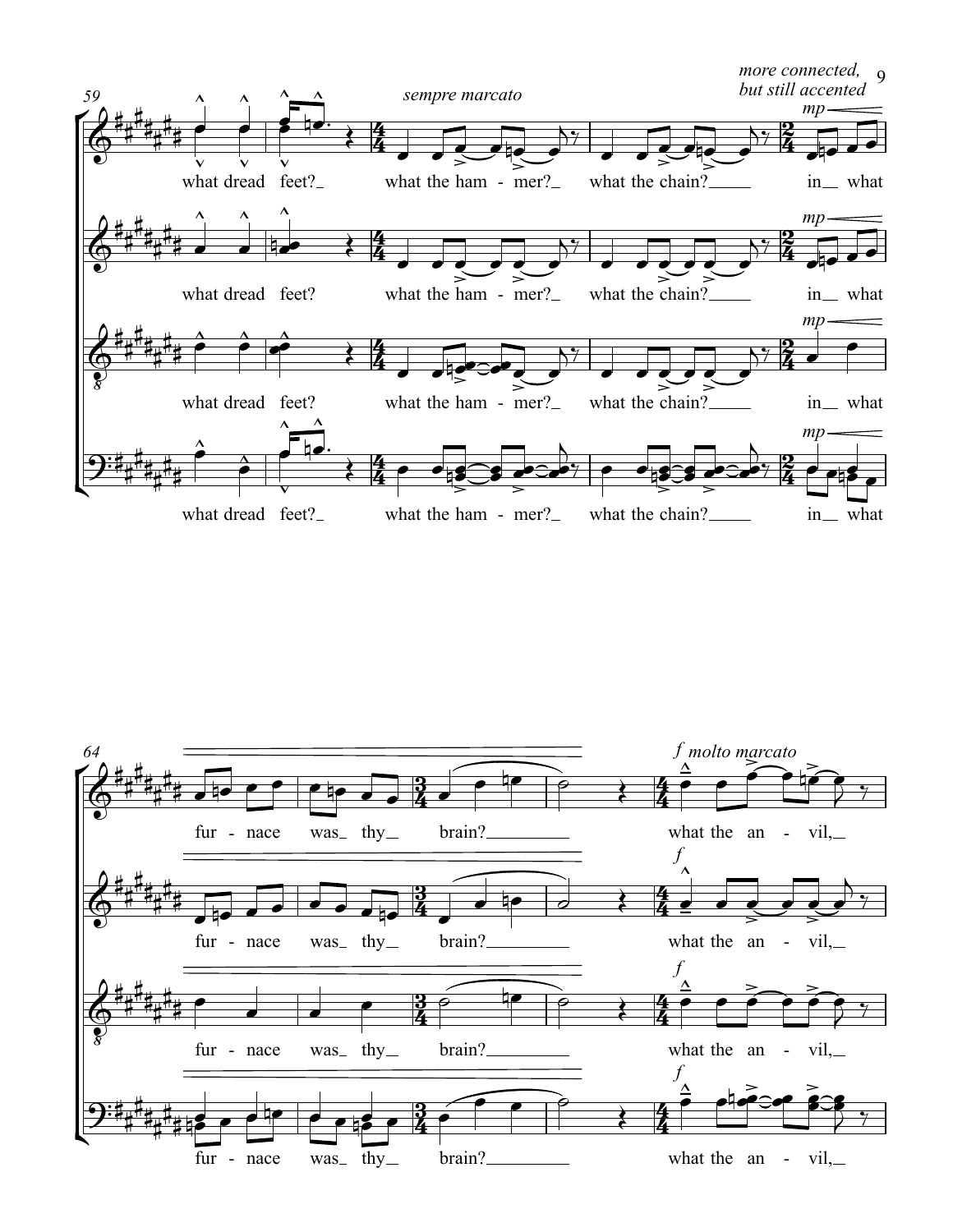

same tempo, but without any sense of urgency

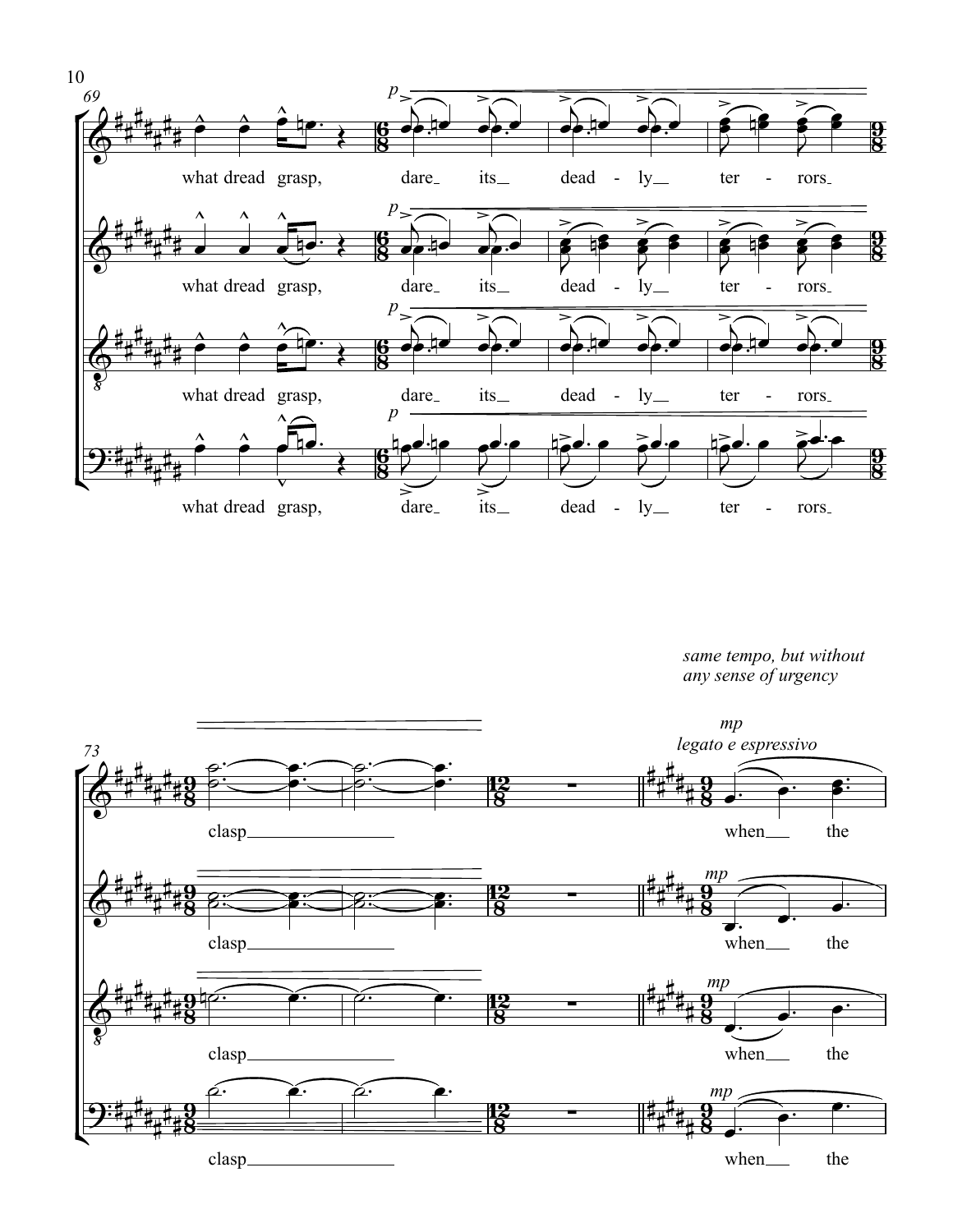

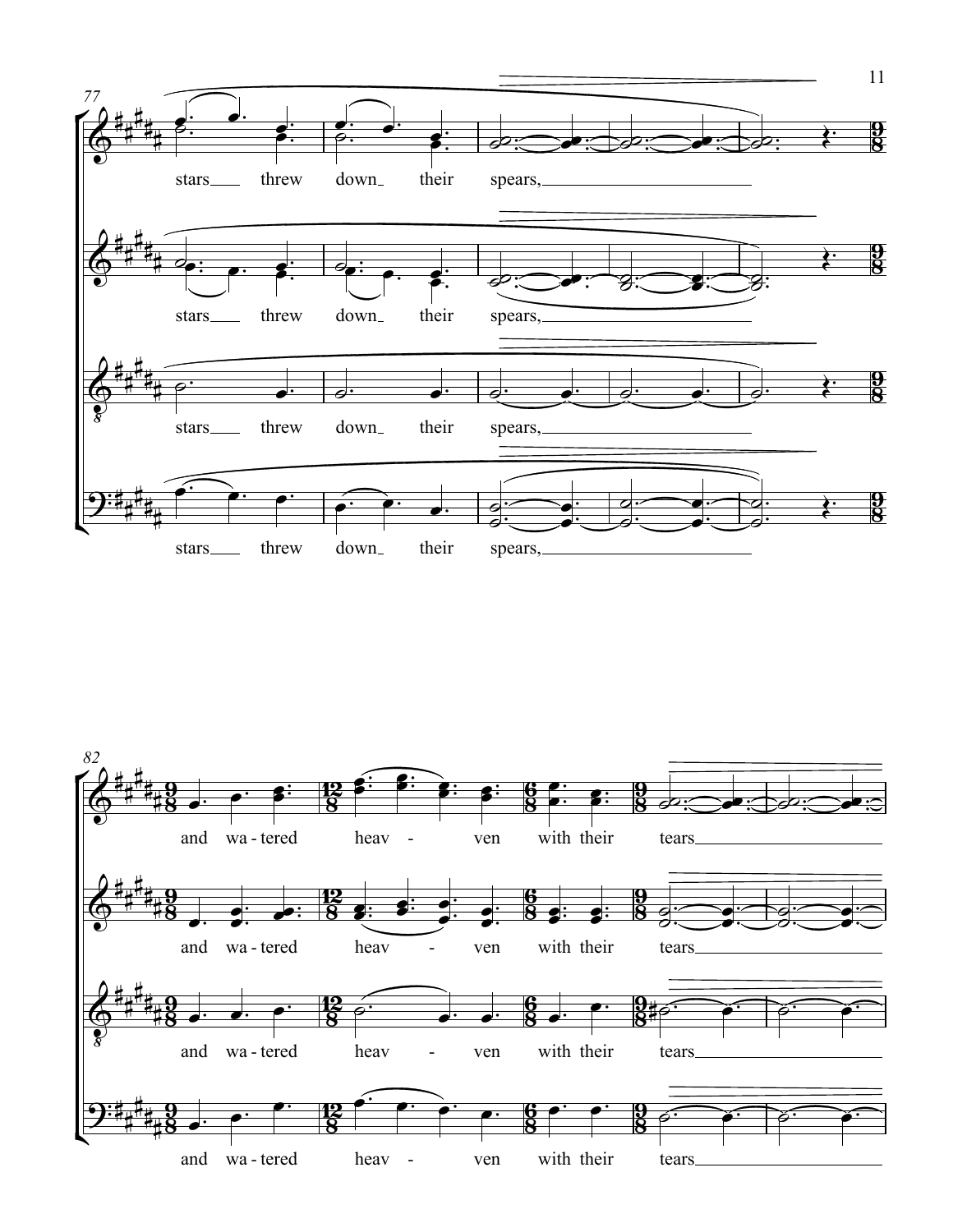

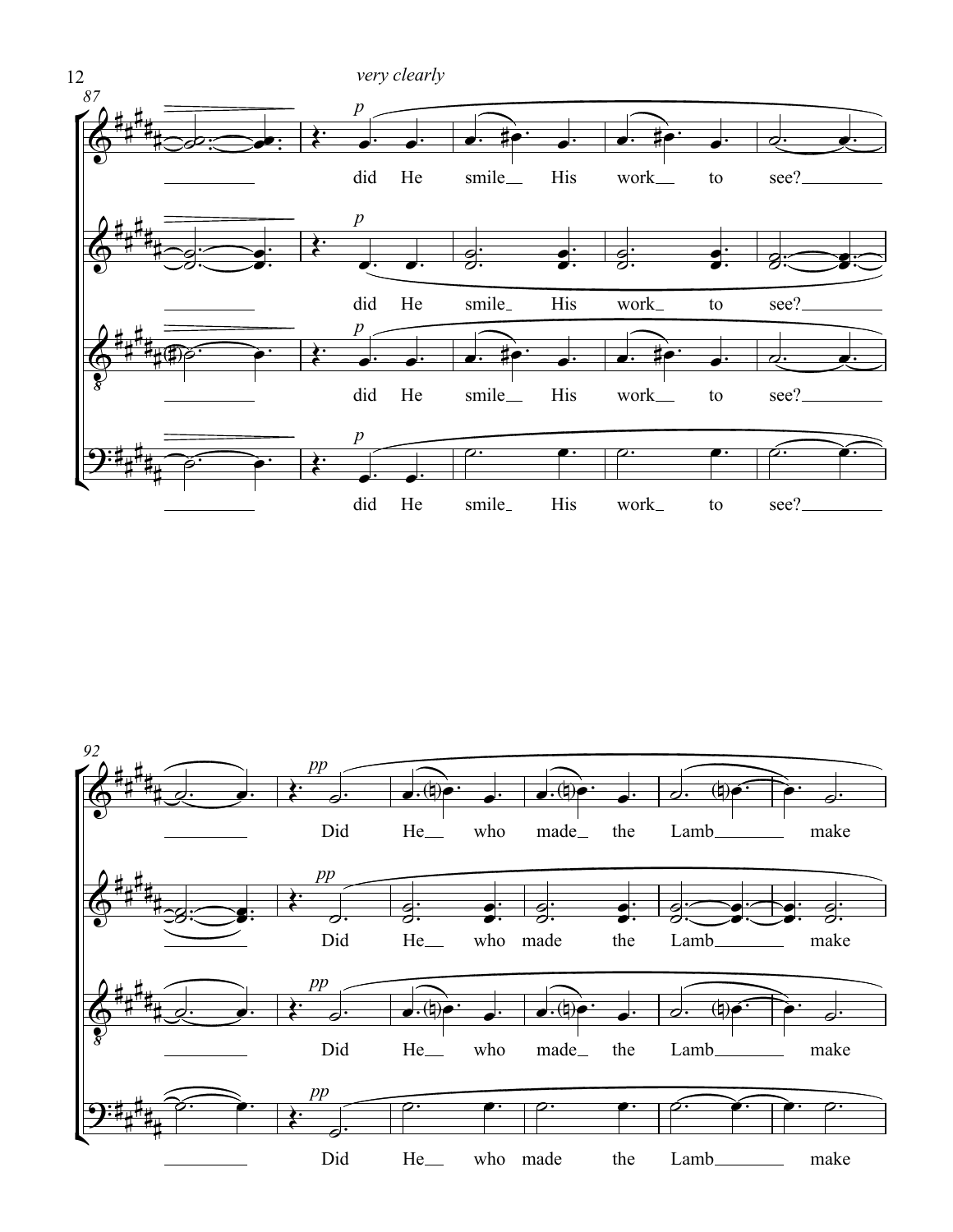

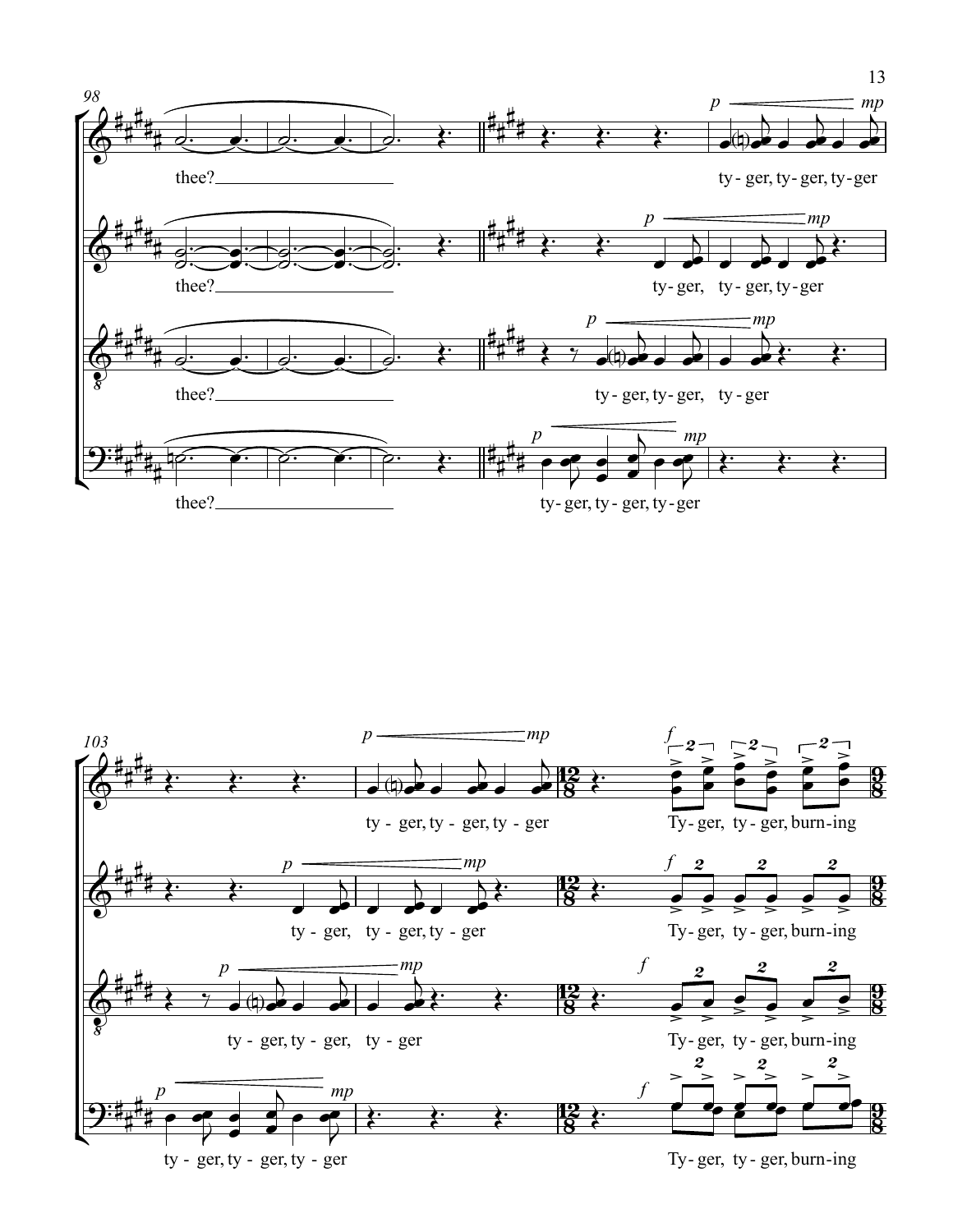